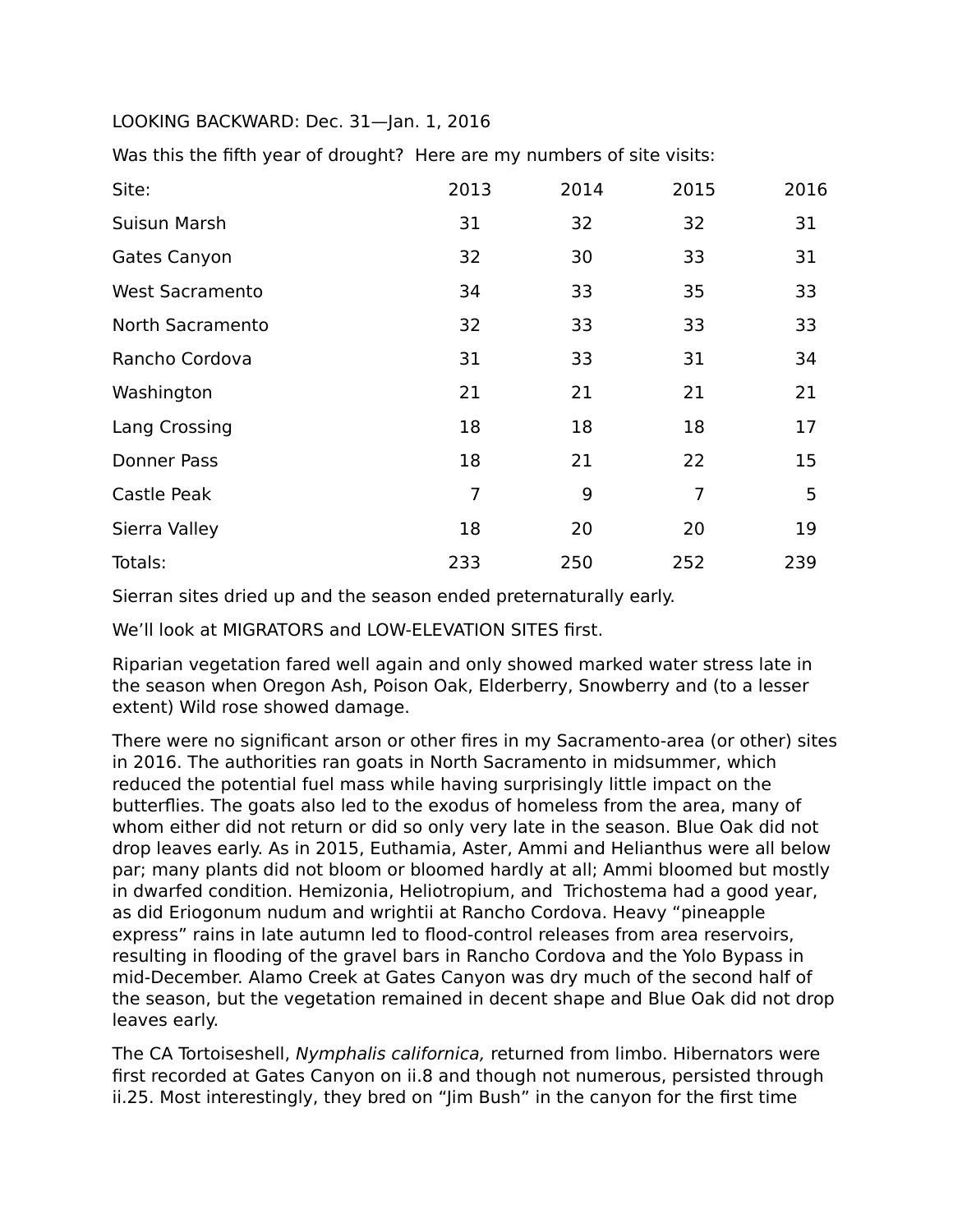since before the drought. Fresh individuals were first seen on iv.29 and again on v.13. None were seen at Gates in autumn. Hibernators were present at Washington ii.13-iii.18 and fresh ones v.11-v.24 with several presumed migrants viii.1. At Lang, hibernators iv.17-v.29, then nothing. Hibernators were present at Donner iv.17-vi.19 with a token presence on ix.10 and ix.16, presumably dispersing downslope. At Castle Peak no hibernators were observed but fresh animals were present on vii.22 and viii.6 and a few probable dispersers on ix.7. An unambiguous migration was observed at Sierra Valley on vii.12—about 150 fresh ones going NE>SW in a very narrow, well-defined band. On vii.22 a similar group was observed at Sonora Pass. On vii.26 a large movement was observed N>S at Lake Tahoe and on viii.1 an even larger movement >S over Mount Lassen. If they were at or near ground level at Donner and Castle, I never saw them (Donner vii.12, vii.30, viii.10; Castle vii.7, vii.22, viii.6). At any rate, the beast is back! No reports of where in the high country the S-bound ones estivated, but singletons as usual began showing up near sea level in fall (SM xi.9, xi.16; Rancho Cordova x.18; North Sac x.10). Earlier records were Rancho, v.14, Suisun vi.1; North Sac v.19 – these were the new brood dispersing upslope and eastward; compare Gates dates! Here are day-positives for the Sierran sites:

| Year | LC | <b>DP</b> | <b>WA</b> | SV | <b>CP</b> | <b>Total</b> |
|------|----|-----------|-----------|----|-----------|--------------|
| 2012 | 3  | 3         | 4         |    | 4         | 15           |
| 2013 | 2  | 4         | 9         | 0  | 5         | 20           |
| 2014 | 3  | 3         | 8         | 0  | 5         | 19           |
| 2015 | 4  | 3         | 8         | 0  |           | 16           |
| 2016 | 3  |           |           | 3  | 3         | 23           |

It was a very poor year for the Painted Lady, Vanessa cardui. The first immigrants were noted: Rancho Cordova, ii.23; Suisun, ii.4; West Sac, iii.23 (!); North Sac, ii.9; Gates, iii.17 (!). The two very late dates presumably just reflect the impact of scarcity on probability of detection. Numbers of late winter immigrants were minuscule and never really picked up. The southward movement in fall was barely detectable even in the Sierra, where rabbitbrush bloomed out early. Here are the numbers counted in the first and second halves of the season at low elevation:

|           | Site 2012 <viii.1,>viii.1</viii.1,> | 2013 (same) | 2014 (same) | 2015 (same) | 2016 (same) |
|-----------|-------------------------------------|-------------|-------------|-------------|-------------|
| <b>RC</b> | 37, 10                              | 25, 45      | 106, 4      | 269, 1      | 25, 6       |
| GC        | 15, 19                              | 9, 35       | 121, 4      | 236, 2      | 22, 3       |
| WS        | 44, 18                              | 27, 37      | 116, 7      | 360, 3      | 22, 11      |
| <b>NS</b> | 55, 22                              | 32, 38      | 140, 2      | 431, 3      | 31, 6       |
| <b>SM</b> | 35, 42                              | 20, 77      | 159, 16     | 388, 12     | 32, 17      |
| Totals    | 186, 111                            | 113, 232    | 642, 33     | 1664, 21    | 132, 43     |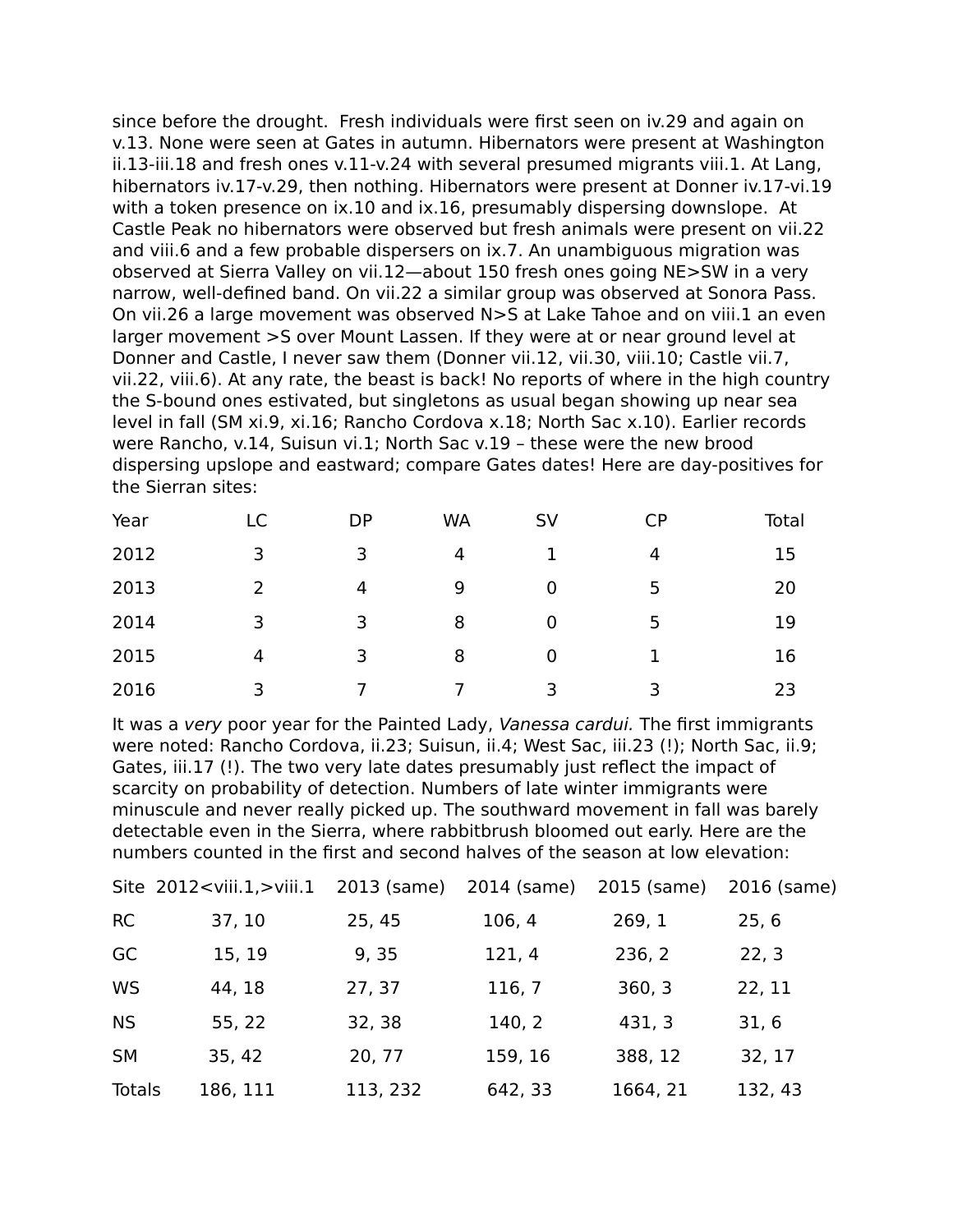Numbers were poor in the mountains as well. At Washington a singleton was recorded on iv.6 and another on v.11 – period. At Lang, one on iv.6 and one vi.24. At Donner, two on vi.4, two vi.19, one ix.10, two ix.16, and one on x.8. Castle: one vii.7 and one ix.7, for a season total in the Sierra of 14 animals! This may be an alltime low.

Things were much rosier for the Buckeye, *Junonia coenia*, which seemingly overwintered at mid-elevation on the Sierran west slope. It was present at Washington from iv.30-ix.10; Lang, v.17-ix.16; Donner, vi.4-viii.25; Castle Peak vii.7 only; Sierra Valley vii.12-ix.8. Here are individual counts at low elevation:

| Site          | 2012 | 2013 | 2014 | 2015 | 2016 |
|---------------|------|------|------|------|------|
| <b>RC</b>     | 93   | 143  | 173  | 350  | 249  |
| GC            | 69   | 63   | 196  | 269  | 254  |
| <b>WS</b>     | 74   | 188  | 247  | 634  | 876  |
| <b>NS</b>     | 153  | 395  | 483  | 1274 | 776  |
| <b>SM</b>     | 101  | 95   | 132  | 391  | 244  |
| <b>Totals</b> | 490  | 884  | 1231 | 3818 | 2399 |

Once again, the usual seasonal Buckeye pattern was reversed: greatest abundance in the first half of the season, dropping off at the time when it usually maxes out in September!

The Fiery Skipper, *Hylephila phyleus*, had been expected to decline because its larvae are the preferred prey of the European Paper Wasp, Polistes dominula. But it didn't do so when the wasp was abundant. In 2016 the wasp population crashed, remaining below detectable levels until near the end of the season—but the skipper population did decline, presumably for other reasons.

| Site      | 2012 | 2013 | 2014 | 2015 | 2016 |
|-----------|------|------|------|------|------|
| <b>RC</b> | 202  | 273  | 196  | 171  | 144  |
| GC        | 26   | 34   | 22   | 69   | 30   |
| <b>WS</b> | 325  | 229  | 185  | 328  | 339  |
| <b>NS</b> | 351  | 444  | 325  | 454  | 308  |
| <b>SM</b> | 400  | 392  | 628  | 534  | 438  |
| Totals    | 1304 | 1472 | 1356 | 1556 | 1259 |

Now for the species seemingly in peril of local extinction:

It was a better year for Satyrium at low elevations.

S. sylvinus: WS 2012:0 2013: 7 2014: 0 2015: 4 2016: 4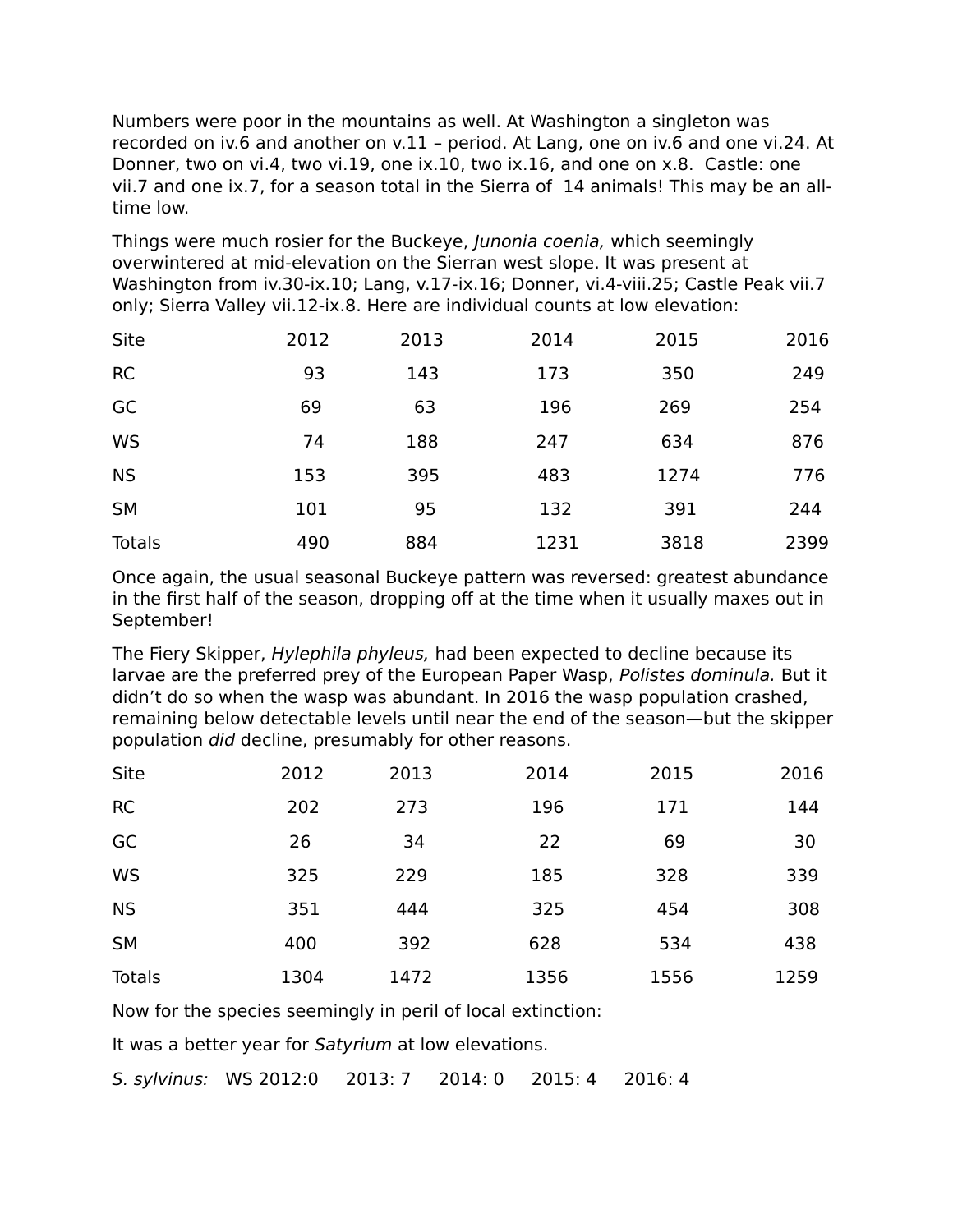NS 2012: 20 2013;22 2014:44 2015:10 2016:83

GC 2012: 8 2013: 5 2014: 4 2015: 10 2016: 2

S. californica: GC 2012: 13 2013: 16 2014: 40 2015: 61 2016: 102

RC 2012: 2 2013: 6 2014: 4 2015: 4 2016: 34

S. tetra: GC 2012: 2 2013: 1 2014: 0 2015: 3 2016: 1

S. auretorum: GC 2012: 3 2013: 9 2014: 17 2015: 7 2016: 25

S. saepium: GC 2012: 3 2013: 3 2014: 2 2015: 3 2016: 6

All Satyrium had probably their worst year of record in the Sierra. At Washington, one sylvinus vi.24 and no others. At Lang, one each auretorum, sylvinus and californica vii.8, and one saepium vii.30. Donner: several sylvinus vii.30 and viii.10 and no others! Only one fuliginosum at Castle, vii.2; none seen at Donner; at Sierra Valley one fuliginosum vi.19, several behrii and one each californica and tetra vi.30, several each behrii, sylvinus and californica vii.12, still several behrii and one saepium vii.30.

Great Copper, Lycaena xanthoides:

| NS 2012: 5 2013: 12 2014: 31 2015: 22 2016: 12 |  |                                                       |
|------------------------------------------------|--|-------------------------------------------------------|
| WS 2012: 2 2013: 1 2014: 1 2015: 0 2016: 0     |  |                                                       |
|                                                |  | SM 2012: 4 2013: 4 2014: 1 2015: 2 2016: 0 (extinct?) |

The Yuma Skipper, Ochlodes yuma, rose from 4 at Suisun last year to 13 this year.

The Silvery Blue, Glaucopsyche lygdamus, had a very good year in the Valley:

| NS 2012:0 2013: 12 2014: 3 2015: 8    |  | 2016: 49  |
|---------------------------------------|--|-----------|
| RC 2012: 15 2013: 4 2014: 6 2015: 125 |  | 2016: 137 |

Pyrgus scriptura had a very strong year at SM and WS but may be extinct as a breeder in NS:

|  |  | NS 2012: 0 2013: 1 2014: 0 2015: 1 2016: 1 |                                                                           |
|--|--|--------------------------------------------|---------------------------------------------------------------------------|
|  |  |                                            | WS 2012: 38 2013: 29 2014: 35 2015: 55 2016: 189 (best in many years)     |
|  |  |                                            | SM 2012: 2 2013: 3 2014: 8 2015: 13 2016: 41 (again, best in a long time) |

And Pholisora catullus deteriorated in WS and was not seen in NS, though a city resident across the river from my site (Dick Wood) reports it continues to breed in gardens and vacant lots there:

| NS 2012: 4 2013: 5 2014: 0 2015: 1 2016: 0 |  |  |
|--------------------------------------------|--|--|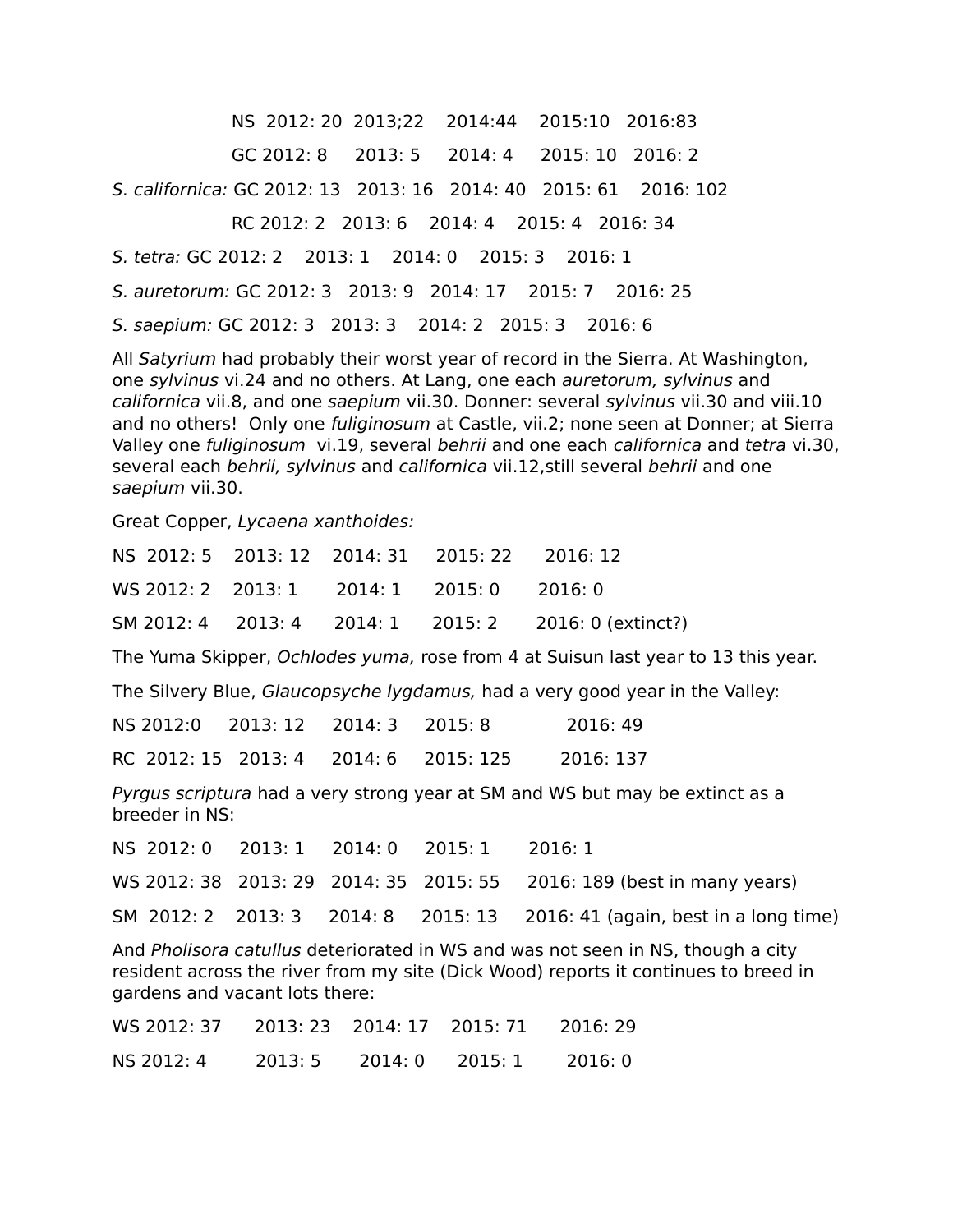But two individuals were seen at SM (iv.5, iv.13) and one in Davis (viii.11), in both cases the first in over a decade; but no breeding seems to have ensued. (Also, there was a female Phyciodes campestris in West Sacramento on x.12—the first of that species there since two in 2002!)

Speaking of dark skippers, Erynnis tristis has nothing to be mournful about:

| RC 2012: 10 2013: 24 2014: 25 2015: 32 2016: 37  |     |     |     |     |
|--------------------------------------------------|-----|-----|-----|-----|
| SM 2012: 1 2013: 9 2014: 20 2015: 50 2016: 42    |     |     |     |     |
| WS 2012: 9 2013: 42 2014: 31 2015: 76 2016: 126  |     |     |     |     |
| NS 2012: 59 2013: 42 2014: 31 2015: 88 2016: 125 |     |     |     |     |
| GC 2012: 27 2013: 31 2014: 12 2015: 66 2016: 62  |     |     |     |     |
| Totals 106                                       | 148 | 119 | 312 | 392 |

Ochlodes sylvanoides and Poanes melane famously returned to the Valley a few years ago. How are they doing?

|               | O. sylvanoides | 2012           | 2013                                                          | 2014           | 2015        | 2016           |
|---------------|----------------|----------------|---------------------------------------------------------------|----------------|-------------|----------------|
| GC            |                | 161            | 229                                                           | 81             | 99          | 108            |
| WS            |                | 18             | 13                                                            | $\overline{4}$ | $\mathbf 1$ | $\mathbf 1$    |
| <b>NS</b>     |                | 59             | 69                                                            | 20             | 20          | 25             |
| <b>RC</b>     |                | 89             | 83                                                            | 191            | 116         | 173            |
| <b>SM</b>     |                | 40             | 11                                                            | 50             | 30          | 34             |
| <b>Totals</b> |                | 367            | 405                                                           | 346            | 266         | 341            |
| P. melane     |                |                |                                                               |                |             |                |
| GC            |                | 85             | 79                                                            | 47             | 54          | 52             |
| <b>WS</b>     |                | 20             | $\overline{7}$                                                | $\mathbf{1}$   | 3           | $\overline{7}$ |
| <b>NS</b>     |                | 20             | 29                                                            | 16             | 13          | 14             |
| <b>RC</b>     |                | $\overline{2}$ | 4                                                             | 4              | 5           | 6              |
| <b>SM</b>     |                | 3              | 6                                                             | $\mathbf 1$    | 5           | 3              |
| <b>Totals</b> |                | 130            | 125                                                           | 69             | 80          | 82             |
|               |                |                | Lorquin's Admiral, Limenitis lorquini, had its best year yet! |                |             |                |
| <b>RC</b>     | 2012: 8        | 2013: 34       | 2014: 14                                                      | 2015:29        |             | 2016: 36       |
| GC            | 2012: 38       | 2013: 67       | 2014:38                                                       | 2015: 47       |             | 2016: 69       |
| WS            | 2012: 37       | 2013: 61       | 2014: 21                                                      | 2015: 31       | 2016: 54    |                |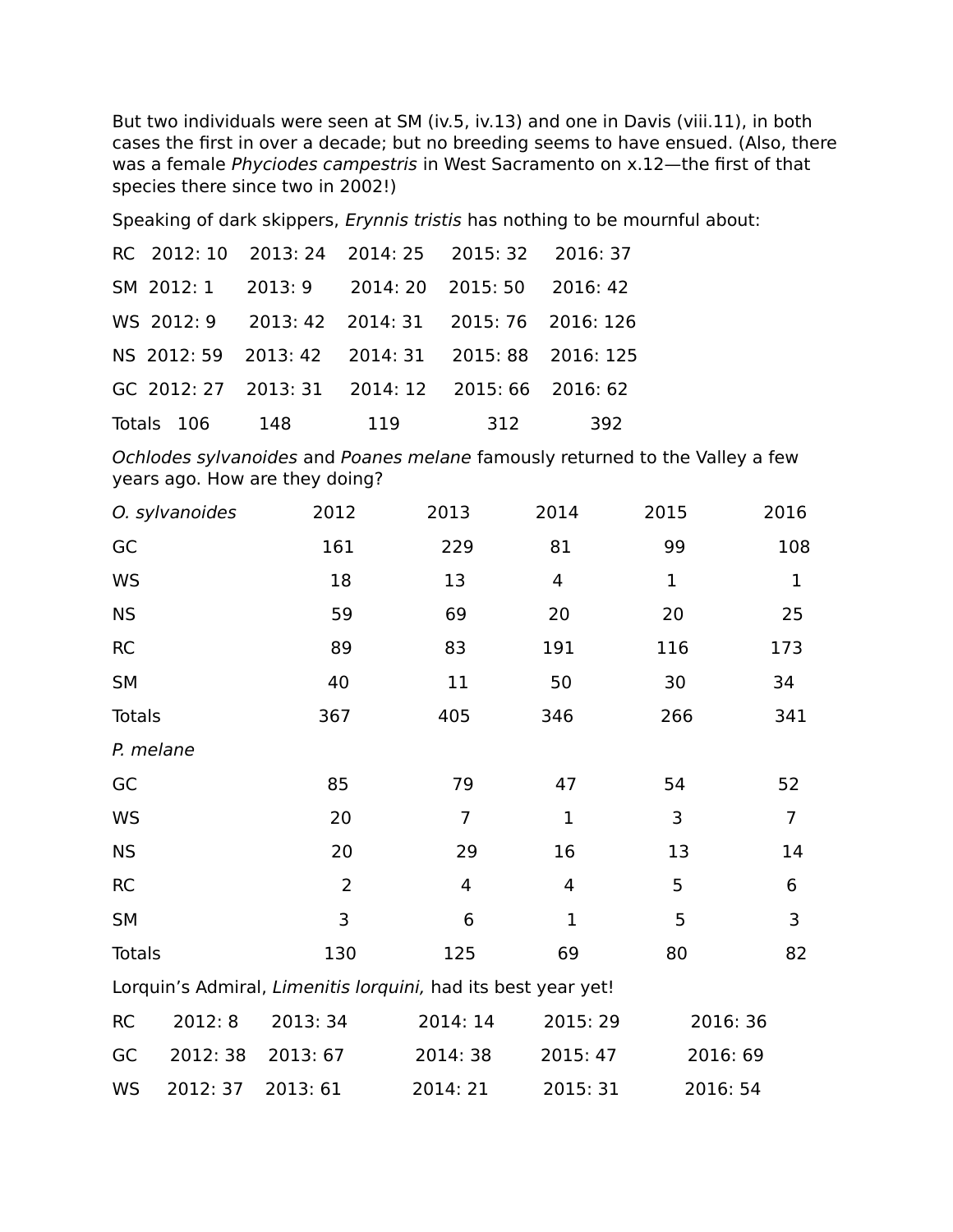NS 2012: 6 2013: 11 2014: 29 2015: 26 2016: 23 Totals 90 173 102 133 182 The Variable Checkerspot, Euphydryas chalcedona, continues to wobble near extinction at Gates, with 7 seen in 2014, 14 in 2015, and 7 again in 2016. The Mourning Cloak, Nymphalis antiopa, went down sharply in 2015 and stayed down in 2016: RC 2012: 22 2013: 4 2014: 12 2015: 6 2016: 3 SM 2012: 2 2013: 1 2014: 1 2015: 0 2016: 0 WS 2012: 5 2013: 10 2014: 12 2015: 2 2016: 1 NS 2012: 15 2013: 10 2014: 3 2014: 4 3016: 1 GC 2012: 49 2013: 40 2014: 27 2015: 20 2016: 32

The Pygmy Blue, Brephidium exile, had a terrible year everywhere. At its metropolis, Suisun, it peaked early, on ix.28, at only 622 individuals.

The Western Tiger Swallowtail, Papilio rutulus, famously recolonized Davis after a decade of absence and has now been regionally strong for five years:

|            |     | SM 2012: 12 2013: 21 2014: 22 2015: 19 2016: 28 |          |
|------------|-----|-------------------------------------------------|----------|
|            |     | GC 2012: 40 2013: 90 2014: 47 2015: 94 2016: 71 |          |
|            |     | WS 2012: 44 2013: 63 2014: 27 2015: 47 2016: 75 |          |
|            |     | NS 2012: 28 2013: 25 2014: 31 2015: 38          | 2016: 54 |
|            |     | RC 2012: 42 2913: 57 2014: 46 2015: 40          | 2016: 75 |
| Totals 166 | 256 | 173 238                                         | 303      |

Totals 99 68 55 32 37

The Pale Swallowtail, Papilio eurymedon, was up at GC:

2012: 70 2013: 53 2014: 8 2015: 32 2016: 51

The Anise Swallowtail, Papilio zelicaon, had a good year at some but not other sites:

| RC 2012: 5          | 2013:4   | 2014:2   | 2015:2   | 2016:3   |
|---------------------|----------|----------|----------|----------|
| SM 2012: 58         | 2013: 13 | 2014: 27 | 2015: 16 | 2016: 50 |
| WS 2012: 3          | 2013:4   | 2014:1   | 2015:3   | 2016: 2  |
| NS 2012: 20         | 2013: 31 | 2014: 18 | 2015: 36 | 2016: 44 |
| GC 2012: 8          | 2013:3   | 2014:1   | 2015:2   | 2016:5   |
| <b>Totals</b><br>94 | 55       | 49       | 59       | 104      |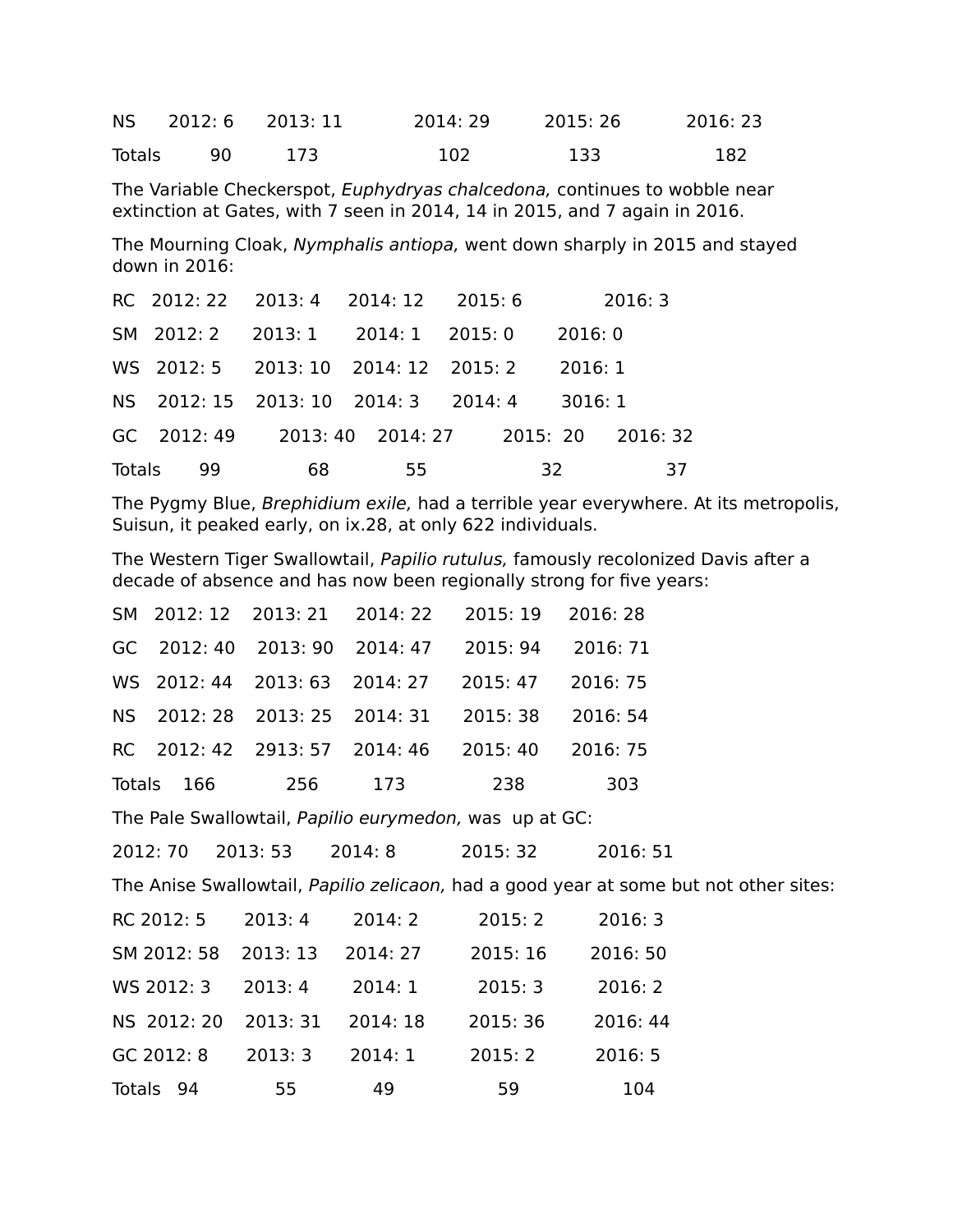And finally, the Gulf Fritillary, Agraulis vanillae, survived a severe freeze (21-22F) and bounced back:

|                    | RC 2012: 5 2013: 18       | 2014: 38 2015: 12 |                   | 2016: 15 |
|--------------------|---------------------------|-------------------|-------------------|----------|
| WS 2012: 0 2013: 4 |                           |                   | 2014: 12 2015: 18 | 2016: 16 |
|                    | NS 2012: 11 2013: 16      | 2014: 31          | 2015: 38          | 2016: 24 |
|                    | SM 2012:0 2013:12 2014:18 |                   | 2015: 47          | 2016: 47 |
| Totals 16          | 50                        | 99                | 115               | 102      |

It was a very poor year for subtropical strays, with one Phoebis sennae at Suisun, vi.12, and one Leptotes marina, also at Suisun, vii.27. Lots of Heliopetes ericetorum, though: SM iv.25, NS iv.28, GC ix.1 and RC ix.20, plus a sighting of many at McLaughlin Reserve ix.16 (Eric LoPresti), apparently breeding.

## GENERAL OBSERVATIONS—LOW ELEVATION

The drought years (2012-16) have been remarkable for the restoration of the seasonal patterns of the 1970s in the Valley—nearly constant and high numbers of species and individuals flying virtually the entire season. Here are the 2016 seasonal species maxima by site, with dates: SM 24, ix.3; GC 29, v.13 (28 on v.31); WS 22 on v.4 and ix.5; NS 24 on vi.6; RC 21 on vi.7. None was near record territory, though, unlike last year. Last year's seasonal maxima, for comparison, were: SM 20 (ix.18 and x.3); GC 30, v.1; WS 26 on ix.25; NS 27 on v.26; RC 17 on iii.25, x.7 and x.16.

Willow Slough (vii.4, as always) had 23 species and 913 individuals, compared to 20 and 1624 in 2015, 19 and only 317 in 2014, and 22 and 918 in 2013. After very poor performance in 2013-2014, Pieris rapae had shot up to 1094 individuals last year, or 2/3 of the total for all species. This year it fell back to only 335, while Colias eurytheme remained stable around 300. A reminder that the high species numbers during the drought years have been a dramatic reversal of a long-term, essentially monotonic, decline in species richness, as demonstrated in our paper with Mike Rosenzweig (O'Brien et al., Biol. Cons., 2011).

While we're thinking about Colias eurytheme, we should note that there was a massive outbreak of this species in the Valley in mid-July, the first since x.2012. They clogged car radiators and urban gardens alike. Later there were several localized outbreaks, apparently not synchronized. One more seeming return to the pattern of the "good old days!"

Phenologically, there were lots of early and especially late bugs, but very few records: Lycaena helloides in RC on iii.1, Erynnis tristis in NS on iii.2, Ochlodes sylvanoides at SM on vii.19, and Papilio rutulus in Davis on xi.15. Phyciodes mylitta on ii.1 just missed the GC record by one day. Danaus plexippus somehow reached SV on iv.3!

GENERAL OBSERVATIONS—SIERRA NEVADA